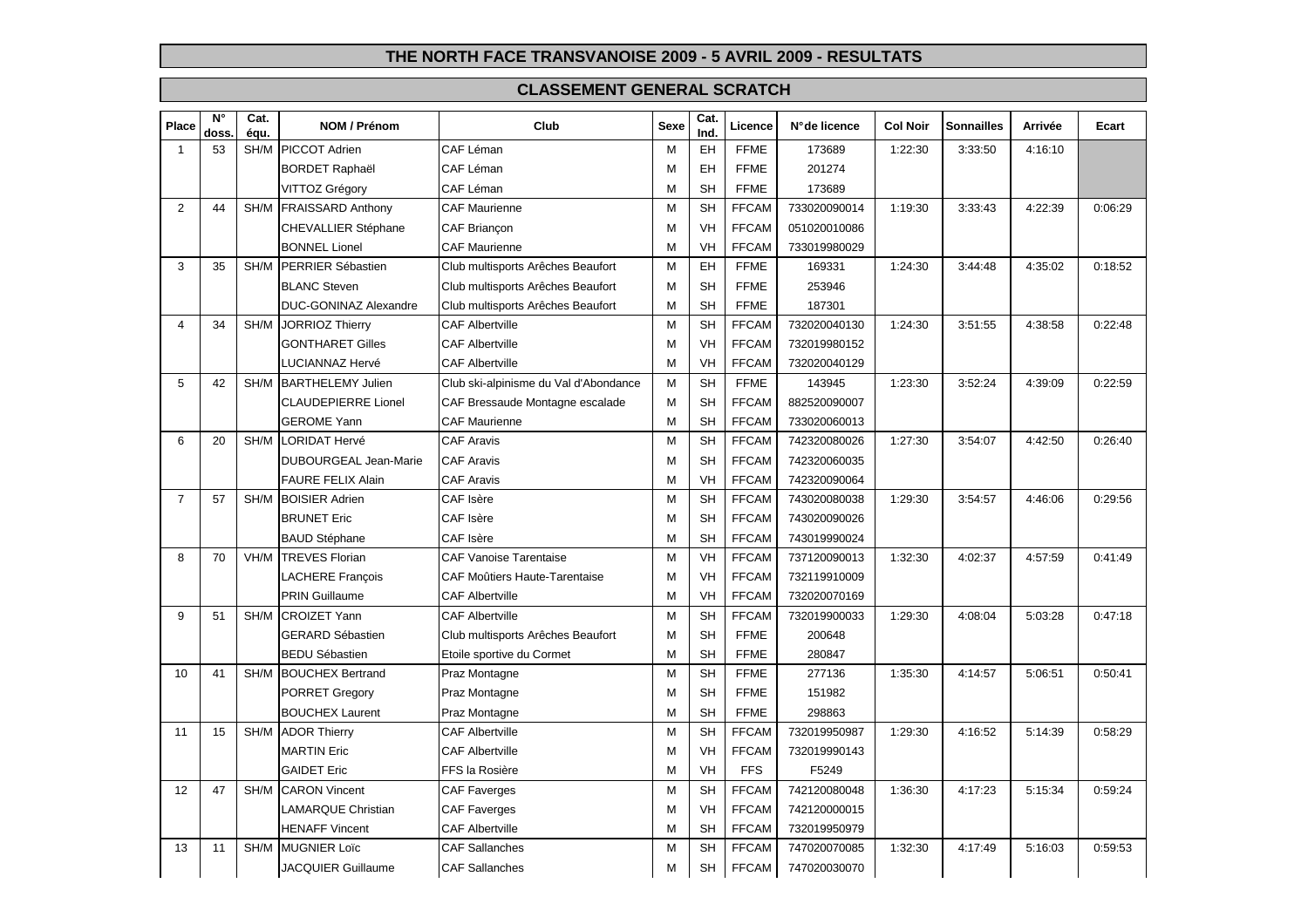| 14<br>21 |    |      |                                         |                                      |   | Ind.      |              |              |         |         |         |         |
|----------|----|------|-----------------------------------------|--------------------------------------|---|-----------|--------------|--------------|---------|---------|---------|---------|
|          |    |      | <b>MARQUET Christophe</b>               | <b>CAF Sallanches</b>                | M | EH        | <b>FFCAM</b> | 747020090100 |         |         |         |         |
|          |    |      | <b>SH/M IJACCOUD Lionel</b>             | <b>CAF Annecy</b>                    | M | <b>SH</b> | <b>FFCAM</b> | 740019980360 | 1:37:30 | 4:21:52 | 5:17:16 | 1:01:06 |
|          |    |      | LETELLIER Jean-Claude                   | <b>CAF Annecy</b>                    | M | <b>SH</b> | <b>FFCAM</b> | 740019960114 |         |         |         |         |
|          |    |      | <b>HOFFMANN Nicolas</b>                 | <b>CAF Annecy</b>                    | M | <b>SH</b> | <b>FFCAM</b> | 740020000432 |         |         |         |         |
| 15       | 61 |      | VH/M ALLANOS Etienne                    | <b>CAF Vanoise Tarentaise</b>        | M | VH        | <b>FFCAM</b> | 737120000013 | 1:36:30 | 4:27:17 | 5:24:49 | 1:08:39 |
|          |    |      | <b>MORARD Bernard</b>                   | <b>CAF Vanoise Tarentaise</b>        | M | VH        | <b>FFCAM</b> | 737120040018 |         |         |         |         |
|          |    |      | <b>GOTTI Christophe</b>                 | <b>CAF Vanoise Tarentaise</b>        | M | VH        | <b>FFCAM</b> | 737120020001 |         |         |         |         |
| 16       | 14 | SH/M | <b>RIGAUD Daniel</b>                    | <b>CAF Chambéry</b>                  | M | <b>SH</b> | <b>FFCAM</b> | 730020020040 | 1:41:30 | 4:23:22 | 5:28:07 | 1:11:57 |
|          |    |      | PROVILLE Romain                         | Club multisports Arêches Beaufort    | M | <b>SH</b> | <b>FFME</b>  | 176787       |         |         |         |         |
|          |    |      | <b>CORDIER Guillaume</b>                | <b>CAF DSA</b>                       | M | <b>SH</b> | <b>FFCAM</b> | 381320080001 |         |         |         |         |
| 17       | 43 | SH/M | <b>PORTES Nicolas</b>                   | <b>CAF DSA</b>                       | M | <b>SH</b> | <b>FFCAM</b> | 381320099003 | 1:40:30 | 4:28:58 | 5:29:34 | 1:13:24 |
|          |    |      | <b>GIORDANO Manuel</b>                  | <b>CAF Cluses</b>                    | M | <b>SH</b> | <b>FFCAM</b> | 743020090081 |         |         |         |         |
|          |    |      | <b>FRIONNET Michel</b>                  | CAF Chambéry                         | M | VH        | <b>FFCAM</b> | 730020040305 |         |         |         |         |
| 18       | 48 | SH/M | <b>CHEVALLAY Gilles</b>                 | CAF Léman                            | M | VH        | <b>FFCAM</b> | 742019870008 | 1:33:30 | 4:28:40 | 5:29:39 | 1:13:29 |
|          |    |      | CHEVALLAY Fabien                        | CAF Léman                            | M | EH        | <b>FFCAM</b> | 742019960085 |         |         |         |         |
|          |    |      | <b>CHRISTIN Jean-François</b>           | CAF Léman                            | M | VH        | <b>FFCAM</b> | 742019960131 |         |         |         |         |
| 19       | 24 |      | SH/M   DRANSART Sébastien               | CAF DSA                              | M | <b>SH</b> | <b>FFCAM</b> | 381320099003 | 1:41:30 | 4:34:02 | 5:32:56 | 1:16:46 |
|          |    |      | CHRISTIN Jean-Luc                       | <b>CAF DSA</b>                       | M | <b>SH</b> | <b>FFCAM</b> | 381320070097 |         |         |         |         |
|          |    |      | <b>ROCHE Sylvestre</b>                  | <b>CAF DSA</b>                       | M | <b>SH</b> | <b>FFCAM</b> | 381320070012 |         |         |         |         |
| 20       | 71 | VH/M | <b>MALVOLTI Marc</b>                    | Club multisports Arêches Beaufort    | M | VH        | <b>FFME</b>  | 278952       | 1:43:30 | 4:32:15 | 5:33:04 | 1:16:54 |
|          |    |      | <b>SIBUE Pascal</b>                     | <b>CAF Maurienne</b>                 | M | VH        | <b>FFCAM</b> | 733020020004 |         |         |         |         |
|          |    |      | <b>MOLLARET Bruno</b>                   | <b>CAF Annecy</b>                    | м | VH        | <b>FFCAM</b> | 740020040036 |         |         |         |         |
| 21       | 52 | SH/M | DOUGNAC GALANT Pierre                   | CAF Moûtiers Haute-Tarentaise        | M | <b>SH</b> | <b>FFCAM</b> | 732120099048 | 1:40:30 | 4:33:04 | 5:35:23 | 1:19:13 |
|          |    |      | <b>CHALEYER Pierre</b>                  | <b>CAF Moûtiers Haute-Tarentaise</b> | M | <b>SH</b> | <b>FFCAM</b> | 732120089017 |         |         |         |         |
|          |    |      | <b>GROS Robert</b>                      |                                      | M | VH        | Autre        |              |         |         |         |         |
| 22       | 25 | SH/M | <b>BERNARD Laurent</b>                  | <b>CAF Cluses</b>                    | M | <b>SH</b> | <b>FFCAM</b> | 743020070046 | 1:46:30 | 4:38:56 | 5:39:41 | 1:23:31 |
|          |    |      | OUVRIER-BUFFET Jean-Luc CAF Haut Giffre |                                      | M | <b>SH</b> | <b>FFCAM</b> | 743419920007 |         |         |         |         |
|          |    |      | CHENEVAL Jean-Luc                       | <b>CAF Haut Giffre</b>               | M | <b>SH</b> | <b>FFCAM</b> | 743419890009 |         |         |         |         |
| 23       | 29 | SH/M | <b>PELONG Bruno</b>                     | CAF Isère                            | M | <b>SH</b> | <b>FFCAM</b> | 732020080098 | 1:40:30 | 4:36:56 | 5:41:03 | 1:24:53 |
|          |    |      | PELTIER Fabien                          | CAF Isère                            | M | <b>SH</b> | <b>FFCAM</b> | 730020099045 |         |         |         |         |
|          |    |      | <b>CONSTANT Fréderic</b>                | CAF Isère                            | M | <b>SH</b> | <b>FFCAM</b> | 732020080077 |         |         |         |         |
| 24       | 60 | VH/M | <b>DUCREY Jean-Louis</b>                | <b>CAF Sallanches</b>                | M | VH        | <b>FFCAM</b> | 747020080077 | 1:44:30 | 4:39:10 | 5:43:59 | 1:27:49 |
|          |    |      | <b>DOULAT Christophe</b>                | <b>CAF Sallanches</b>                | M | VH        | <b>FFCAM</b> | 747020090160 |         |         |         |         |
|          |    |      | <b>WERY Laurent</b>                     | <b>CAF Sallanches</b>                | M | VH        | <b>FFCAM</b> | 747020030019 |         |         |         |         |
| 25       | 64 |      | VH/M DELOCHE Jean-Noël                  | <b>CAF Aravis</b>                    | M | VH        | <b>FFCAM</b> | 742319870008 | 1:51:30 | 4:46:15 | 5:45:24 | 1:29:14 |
|          |    |      | LOSSERAND Eric                          | <b>CAF Aravis</b>                    | M | VH        | <b>FFCAM</b> | 742319830011 |         |         |         |         |
|          |    |      | <b>LACOMBE Pierre-</b>                  | <b>CAF Aravis</b>                    | M | VH        | <b>FFCAM</b> | 742319930034 |         |         |         |         |
| 26       | 32 |      | SH/M BAGNERES Olivier                   | CAF Isère                            | M | VH        | <b>FFCAM</b> | 381320060024 | 1:46:30 | 4:40:25 | 5:46:48 | 1:30:38 |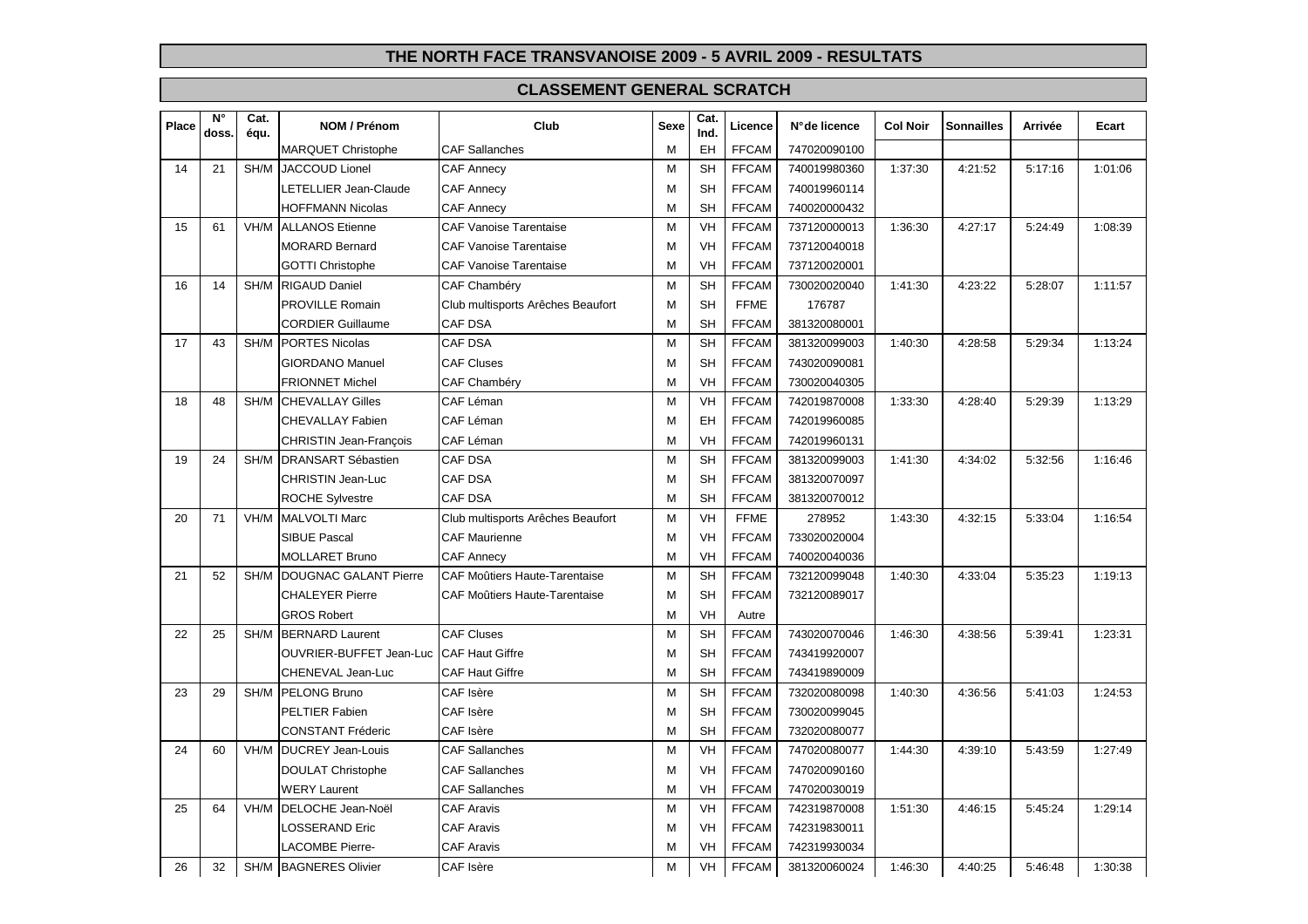| Place | $N^{\circ}$<br>doss. | Cat.<br>équ. | NOM / Prénom                | Club                                 | <b>Sexe</b> | Cat.<br>Ind. | Licence      | N°de licence     | <b>Col Noir</b> | <b>Sonnailles</b> | <b>Arrivée</b> | Ecart   |
|-------|----------------------|--------------|-----------------------------|--------------------------------------|-------------|--------------|--------------|------------------|-----------------|-------------------|----------------|---------|
|       |                      |              | <b>PELEN Roch</b>           | CAF Isère                            | М           | VH           | <b>FFCAM</b> | 300019960336     |                 |                   |                |         |
|       |                      |              | <b>DU CREST Blandine</b>    | Club multisports Arêches Beaufort    | F           | <b>SF</b>    | <b>FFCAM</b> | 732020099005     |                 |                   |                |         |
| 27    | 12                   | SH/M         | <b>BERTEAUX Sébastien</b>   | <b>CAF Sallanches</b>                | M           | <b>SH</b>    | <b>FFCAM</b> | 747019980043     | 1:45:30         | 4:40:00           | 5:51:39        | 1:35:29 |
|       |                      |              | <b>PERRET Laurent</b>       | <b>CAF Sallanches</b>                | M           | <b>VH</b>    | <b>FFCAM</b> | 747019870008     |                 |                   |                |         |
|       |                      |              | PERRET Jean-Claude          | <b>CAF Sallanches</b>                | М           | <b>VH</b>    | <b>FFCAM</b> | 747019840005     |                 |                   |                |         |
| 28    | 18                   | SH/M         | <b>CONTAT Laurent</b>       | CAF Aravis                           | M           | VH           | <b>FFCAM</b> | 742320010010     | 1:47:30         | 4:46:55           | 5:52:29        | 1:36:19 |
|       |                      |              | <b>MOTTIER Serge</b>        | <b>CAF Aravis</b>                    | М           | VH           | <b>FFCAM</b> | 742319980005     |                 |                   |                |         |
|       |                      |              | LEBEAU Vincent              | <b>CAF Aravis</b>                    | м           | <b>SH</b>    | <b>FFCAM</b> | 742320090084     |                 |                   |                |         |
| 29    | 49                   | SH/M         | <b>CAPRON Alain</b>         | Montagnes de l'Oisans                | M           | <b>VH</b>    | <b>FFME</b>  | 109724           | 1:47:30         | 4:50:19           | 5:52:44        | 1:36:34 |
|       |                      |              | <b>BON MARDION Cyril</b>    | Club multisports Arêches Beaufort    | М           | <b>SH</b>    | <b>FFME</b>  | 67382            |                 |                   |                |         |
|       |                      |              | VIBERT Jérôme               | Club multisports Arêches Beaufort    | М           | <b>SH</b>    | <b>FFME</b>  | 199917           |                 |                   |                |         |
| 30    | 69                   | VH/M         | <b>ANCEY Pascal</b>         | <b>CAF DSA</b>                       | M           | VH           | <b>FFCAM</b> | 381320099010     | 1:38:30         | 4:39:44           | 5:53:47        | 1:37:37 |
|       |                      |              | <b>DEPRE Laurent</b>        | CAF DSA                              | М           | <b>VH</b>    | <b>FFCAM</b> | 381320099005     |                 |                   |                |         |
|       |                      |              | <b>PILON Olivier</b>        | <b>CAF DSA</b>                       | М           | VH           | <b>FFCAM</b> | 381320060028     |                 |                   |                |         |
| 31    | 40                   | SH/M         | <b>BERNARD Guillaume</b>    | CAF DSA                              | M           | <b>SH</b>    | <b>FFCAM</b> | 381320099011     | 1:56:30         | 4:57:18           | 5:54:16        | 1:38:06 |
|       |                      |              | RAVANAT Xavier              | CAF La Mure Matheysine               | M           | VH           | <b>FFCAM</b> | 383520099007     |                 |                   |                |         |
|       |                      |              | <b>BONNEFOY Mylene</b>      | Team Isere Montagne                  | E           | <b>SF</b>    | <b>FFME</b>  | 306986           |                 |                   |                |         |
| 32    | 26                   | SH/M         | <b>DERUNGS Antoine</b>      | Les Camos du Roignais                | M           | <b>SH</b>    | <b>FFME</b>  | 227666           | 1:53:30         | 4:54:23           | 5:55:50        | 1:39:40 |
|       |                      |              | <b>DESRUES Guillaume</b>    | CAF Moûtiers Haute-Tarentaise        | M           | <b>SH</b>    | <b>FFCAM</b> | 732120060072     |                 |                   |                |         |
|       |                      |              | <b>BERTRAND Florian</b>     | <b>CAF Bonneville</b>                | M           | <b>SH</b>    | <b>FFCAM</b> | 748020099258     |                 |                   |                |         |
| 33    | $\overline{2}$       | <b>SF</b>    | <b>CIFERMAN Isabelle</b>    | <b>CAF Albertville</b>               | F           | <b>SF</b>    | <b>FFCAM</b> | 732020070079     | 1:53:30         | 4:55:40           | 6:01:34        | 1:45:24 |
|       |                      |              | <b>LAUGA Alice</b>          | <b>CAF Maurienne</b>                 | F           | <b>SF</b>    | <b>FFCAM</b> | 733019990029     |                 |                   |                |         |
|       |                      |              | <b>TURBIL Sylvie</b>        | <b>CAF Maurienne</b>                 | F           | VF           | <b>FFCAM</b> | 733020040026     |                 |                   |                |         |
| 34    | 16                   | SH/M         | <b>MOURIER Stéphane</b>     | <b>CAF Aravis</b>                    | M           | VH           | <b>FFCAM</b> | 742320050063     | 1:44:30         | 4:49:46           | 6:04:50        | 1:48:40 |
|       |                      |              | <b>CADOUX Benoit</b>        | <b>CAF Aravis</b>                    | м           | <b>SH</b>    | <b>FFCAM</b> | 742320090121     |                 |                   |                |         |
|       |                      |              | <b>CHAVAS Pascal</b>        | <b>CAF Aravis</b>                    | М           | <b>SH</b>    | <b>FFCAM</b> | 742320090068     |                 |                   |                |         |
| 35    | 13                   | SH/M         | <b>PERRET Bernard</b>       | <b>CAF Sallanches</b>                | M           | <b>VH</b>    | <b>FFCAM</b> | 747019780002     | 1:52:30         | 4:58:10           | 6:05:13        | 1:49:03 |
|       |                      |              | CART Bruno                  | <b>CAF Sallanches</b>                | М           | <b>VH</b>    | <b>FFCAM</b> | 747020070104     |                 |                   |                |         |
|       |                      |              | <b>PERRET Frédéric</b>      | <b>CAF Sallanches</b>                | М           | <b>SH</b>    | <b>FFCAM</b> | 747020090118     |                 |                   |                |         |
| 36    | 65                   | SH/M         | <b>DESVALLEES Antoine</b>   | <b>CAF Aravis</b>                    | M           | <b>VH</b>    | <b>FFCAM</b> | 742320090088     | 2:00:30         | 5:02:30           | 6:13:15        | 1:57:05 |
|       |                      |              | <b>LAMBELIN Eric</b>        | <b>CAF Aravis</b>                    | М           | <b>VH</b>    | <b>FFCAM</b> | 742320090101     |                 |                   |                |         |
|       |                      |              | CHARLOT Damien              | <b>CAF ANNECY</b>                    | М           | <b>SH</b>    | <b>FFCAM</b> | 740020020192     |                 |                   |                |         |
| 37    | 38                   | SH/M         | <b>CHEVROT Jean-Jacques</b> | <b>CAF Cluses</b>                    | M           | <b>VH</b>    | <b>FFCAM</b> | 743019850007     | 1:56:30         | 5:03:41           | 6:15:07        | 1:58:57 |
|       |                      |              | <b>VIOLLET Benoit</b>       |                                      | м           | <b>SH</b>    | <b>FFCAM</b> | Carte découverte |                 |                   |                |         |
|       |                      |              | <b>ANTHOINE Michel</b>      |                                      | М           | <b>SH</b>    | <b>FFME</b>  | Carte découverte |                 |                   |                |         |
| 38    | 62                   | VH/M         | <b>QUEIRARD Christophe</b>  | <b>CAF Moûtiers Haute-Tarentaise</b> | M           | <b>VH</b>    | <b>FFCAM</b> | 732120099036     | 1:58:30         | 5:11:46           | 6:19:05        | 2:02:55 |
|       |                      |              | DE LANLAY Gaël              | <b>CAF Moûtiers Haute-Tarentaise</b> | м           | VH           | <b>FFCAM</b> | 732120099030     |                 |                   |                |         |
|       |                      |              | DJENDEREDJIAN Stéphane      | CAF Moûtiers Haute-Tarentaise        | Μ           | VH           | <b>FFCAM</b> | 732120089015     |                 |                   |                |         |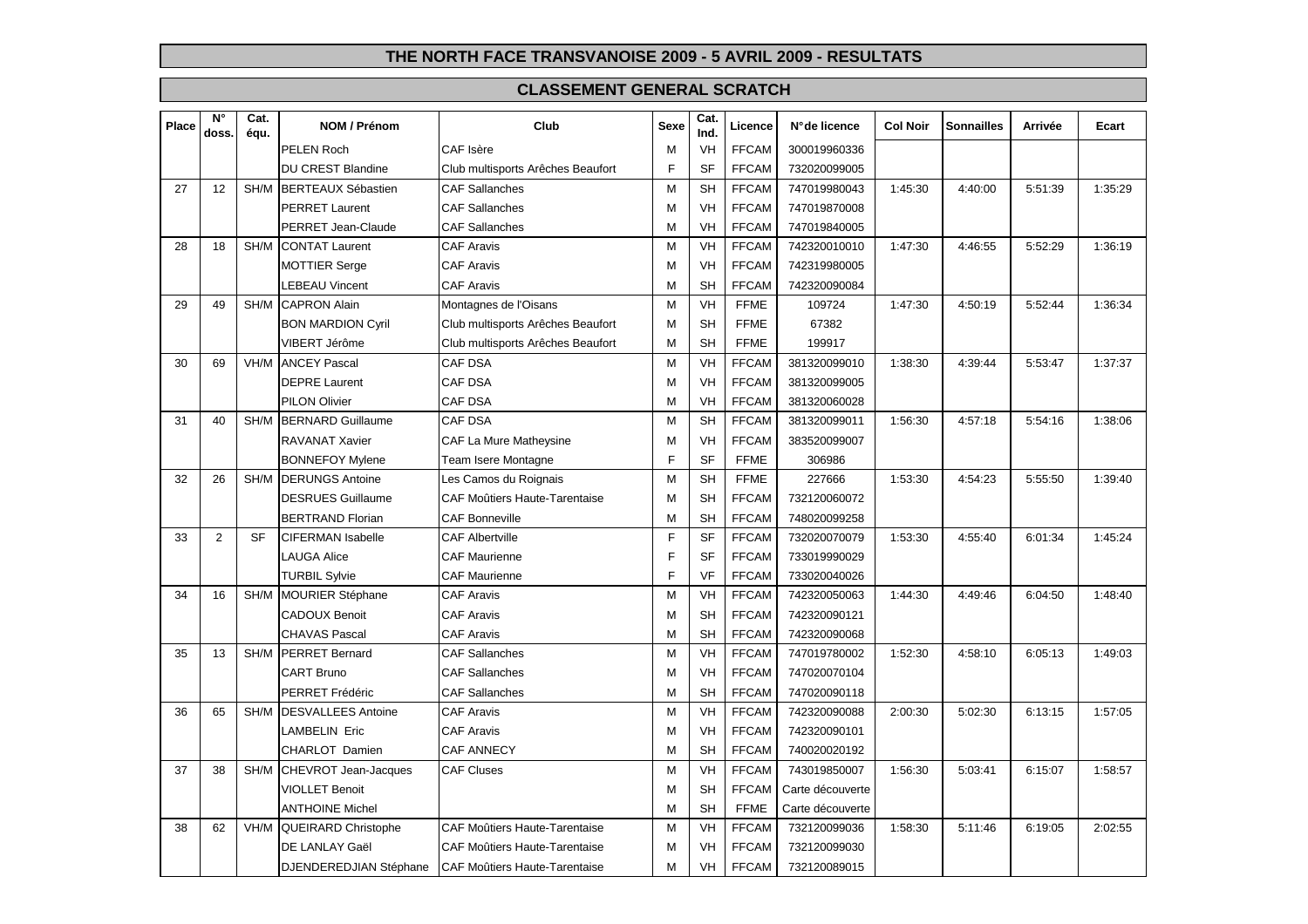| Place | $\overline{\mathsf{N}^\circ}$<br>doss. | Cat.<br>équ. | <b>NOM / Prénom</b>          | Club                                 | <b>Sexe</b> | Cat.<br>Ind. | Licence      | N° de licence    | <b>Col Noir</b> | <b>Sonnailles</b> | Arrivée | Ecart   |
|-------|----------------------------------------|--------------|------------------------------|--------------------------------------|-------------|--------------|--------------|------------------|-----------------|-------------------|---------|---------|
| 39    | 28                                     | SH/M         | <b>CHATY Olivier</b>         |                                      | M           | <b>SH</b>    | Autre        |                  | 2:06:30         | 5:13:53           | 6:25:17 | 2:09:07 |
|       |                                        |              | <b>MATHIEU Nicolas</b>       | CAF Isère                            | М           | VH           | <b>FFCAM</b> | 732120090058     |                 |                   |         |         |
|       |                                        |              | <b>FABRY Marion</b>          | CAF Isère                            | F           | <b>SF</b>    | <b>FFCAM</b> | 732120089003     |                 |                   |         |         |
| 40    | 19                                     | SH/M         | <b>LAVY Gaël</b>             | <b>CAF Annecy</b>                    | M           | <b>SH</b>    | <b>FFCAM</b> | 740020010634     | 2:09:30         | 5:20:15           | 6:25:25 | 2:09:15 |
|       |                                        |              | JEANMONNOT Philippe          | <b>CAF Haut Doubs</b>                | M           | <b>VH</b>    | <b>FFCAM</b> | 253020080105     |                 |                   |         |         |
|       |                                        |              | <b>BOBILLER Philippe</b>     | <b>Team Ecrins Hautes Alpes</b>      | M           | <b>VH</b>    | <b>FFME</b>  | 202133           |                 |                   |         |         |
| 41    | 50                                     | SH/M         | <b>BLANC Pierre</b>          | CAF Cournon d'Auvergne               | M           | <b>SH</b>    | <b>FFCAM</b> | 638020080016     | 1:50:30         | 5:06:12           | 6:25:58 | 2:09:48 |
|       |                                        |              | DE CLOSMADEUC Tristan        |                                      | M           | EH           | <b>FFCAM</b> | Carte découverte |                 |                   |         |         |
|       |                                        |              | <b>ARNAUD Sylvain</b>        | Montagnes de l'Oisans                | M           | <b>SH</b>    | <b>FFME</b>  | 302693           |                 |                   |         |         |
| 42    | 30                                     | SH/M         | <b>MASSON Pierre</b>         |                                      | M           | <b>SH</b>    | Autre        |                  | 2:00:30         | 5:14:58           | 6:27:03 | 2:10:53 |
|       |                                        |              | <b>PEYRET Pierre-Laurent</b> |                                      | M           | <b>SH</b>    | <b>FFCAM</b> | Carte découverte |                 |                   |         |         |
|       |                                        |              | <b>FONTAINE Rémy</b>         |                                      | M           | <b>SH</b>    | Autre        |                  |                 |                   |         |         |
| 43    | 55                                     | SH/M         | <b>MARTIN Gaëlle</b>         | <b>CAF Albertville</b>               | F           | <b>SF</b>    | <b>FFCAM</b> | 732020070114     | 2:00:30         | 5:18:30           | 6:30:52 | 2:14:42 |
|       |                                        |              | <b>BLANC Franck</b>          | <b>CAF Aix les Bains</b>             | M           | <b>SH</b>    | <b>FFCAM</b> | 731020050092     |                 |                   |         |         |
|       |                                        |              | <b>RENOTON Gérard</b>        | CAF Aix les Bains                    | M           | VH           | <b>FFCAM</b> | 731020090062     |                 |                   |         |         |
| 44    | 68                                     | VH/M         | <b>MORFIN Pascal</b>         | CAF Isère                            | M           | <b>VH</b>    | <b>FFCAM</b> | 380020070319     | 2:05:30         | 5:21:56           | 6:31:21 | 2:15:11 |
|       |                                        |              | <b>CHOSSAT Cyril</b>         | CAF Isère                            | M           | VH           | <b>FFCAM</b> | 380020010291     |                 |                   |         |         |
|       |                                        |              | <b>OLLIER Jean-Jacques</b>   | CAF Isère                            | M           | VH           | <b>FFCAM</b> | 380020030319     |                 |                   |         |         |
| 45    | 39                                     | SH/M         | <b>DUNAND Benjamin</b>       | Club multisports Arêches Beaufort    | M           | <b>SH</b>    | <b>FFME</b>  | 302758           | 2:04:30         | 5:23:22           | 6:36:11 | 2:20:01 |
|       |                                        |              | PASCAUD Sébastien            | <b>CAF Faverges</b>                  | M           | <b>SH</b>    | <b>FFCAM</b> | 742120040033     |                 |                   |         |         |
|       |                                        |              | <b>SARRON Michel</b>         | <b>CAF Albertville</b>               | M           | <b>SH</b>    | <b>FFME</b>  | 32954            |                 |                   |         |         |
| 46    | 63                                     | VH/M         | <b>STIEFBOLD Philippe</b>    | <b>CAF Faverges</b>                  | M           | <b>VH</b>    | <b>FFCAM</b> | 742119910019     | 1:56:30         | 5:15:47           | 6:38:06 | 2:21:56 |
|       |                                        |              | <b>GIMARD Philippe</b>       | <b>CAF Faverges</b>                  | M           | <b>VH</b>    | <b>FFCAM</b> | 742120090063     |                 |                   |         |         |
|       |                                        |              | <b>DAUMAS</b> Eric           | <b>CAF ALBERTVILLE</b>               | M           | VH           | <b>FFCAM</b> | 732019970179     |                 |                   |         |         |
| 47    | $\mathbf{1}$                           | <b>SF</b>    | <b>NAVILLE Fanny</b>         | <b>CAF Aravis</b>                    | F           | <b>SF</b>    | <b>FFCAM</b> | 742320090095     | 2:13:30         | 5:30:53           | 6:41:25 | 2:25:15 |
|       |                                        |              | <b>CADOUX Anabelle</b>       | <b>CAF Aravis</b>                    | F           | <b>SF</b>    | <b>FFCAM</b> | 742320090122     |                 |                   |         |         |
|       |                                        |              | <b>NOBS Mélanie</b>          | <b>CAF Aravis</b>                    | F           | <b>SF</b>    | <b>FFCAM</b> | 742320030035     |                 |                   |         |         |
| 48    | 33                                     | SH/M         | <b>DELAUNAY Michel</b>       | C.P.L.V.R.                           | M           | VH           | <b>FFME</b>  | 17532            | 2:02:30         | 5:28:18           | 6:45:09 | 2:28:59 |
|       |                                        |              | <b>NALIN Guillaume</b>       |                                      | М           | <b>SH</b>    | <b>FFCAM</b> | Carte découverte |                 |                   |         |         |
|       |                                        |              | <b>PRALUS Olivier</b>        |                                      | M           | <b>SH</b>    | <b>FFCAM</b> | Carte découverte |                 |                   |         |         |
| 49    | 27                                     | SH/M         | <b>ARLOT Christophe</b>      | CAF Isère                            | M           | <b>VH</b>    | <b>FFCAM</b> | 380020090092     | 2:06:30         | 5:34:25           | 6:59:20 | 2:43:10 |
|       |                                        |              | PLISSON Sébastien            |                                      | м           | <b>SH</b>    | <b>FFME</b>  | 32575            |                 |                   |         |         |
|       |                                        |              | <b>DORNE Franck</b>          | CAF Isère                            | M           | <b>VH</b>    | <b>FFCAM</b> | 380020090091     |                 |                   |         |         |
| 50    | 5                                      | VF           | <b>PIVOT Annie</b>           | CAF Chambéry                         | F           | <b>VF</b>    | <b>FFCAM</b> | 730019740025     | 2:12:30         | 5:46:40           | 7:02:36 | 2:46:26 |
|       |                                        |              | <b>TRECOURT Claudine</b>     | Les Camos du Roignais                | F           | <b>VF</b>    | <b>FFME</b>  | 228057           |                 |                   |         |         |
|       |                                        |              | <b>BONNEVIE Danièle</b>      | <b>CAF Moûtiers Haute-Tarentaise</b> | F           | VF           | <b>FFCAM</b> | 732120070118     |                 |                   |         |         |
| 51    | 66                                     | VH/M         | <b>JOUTY Pierre</b>          | CAF Chambéry                         | M           | VH           | <b>FFCAM</b> | 730020010173     | 2:13:30         | 5:51:20           | 7:08:56 | 2:52:46 |
|       |                                        |              | <b>BRYDNIAK Thierry</b>      | CAF Chambéry                         | М           | VH           | <b>FFCAM</b> | 730020000171     |                 |                   |         |         |